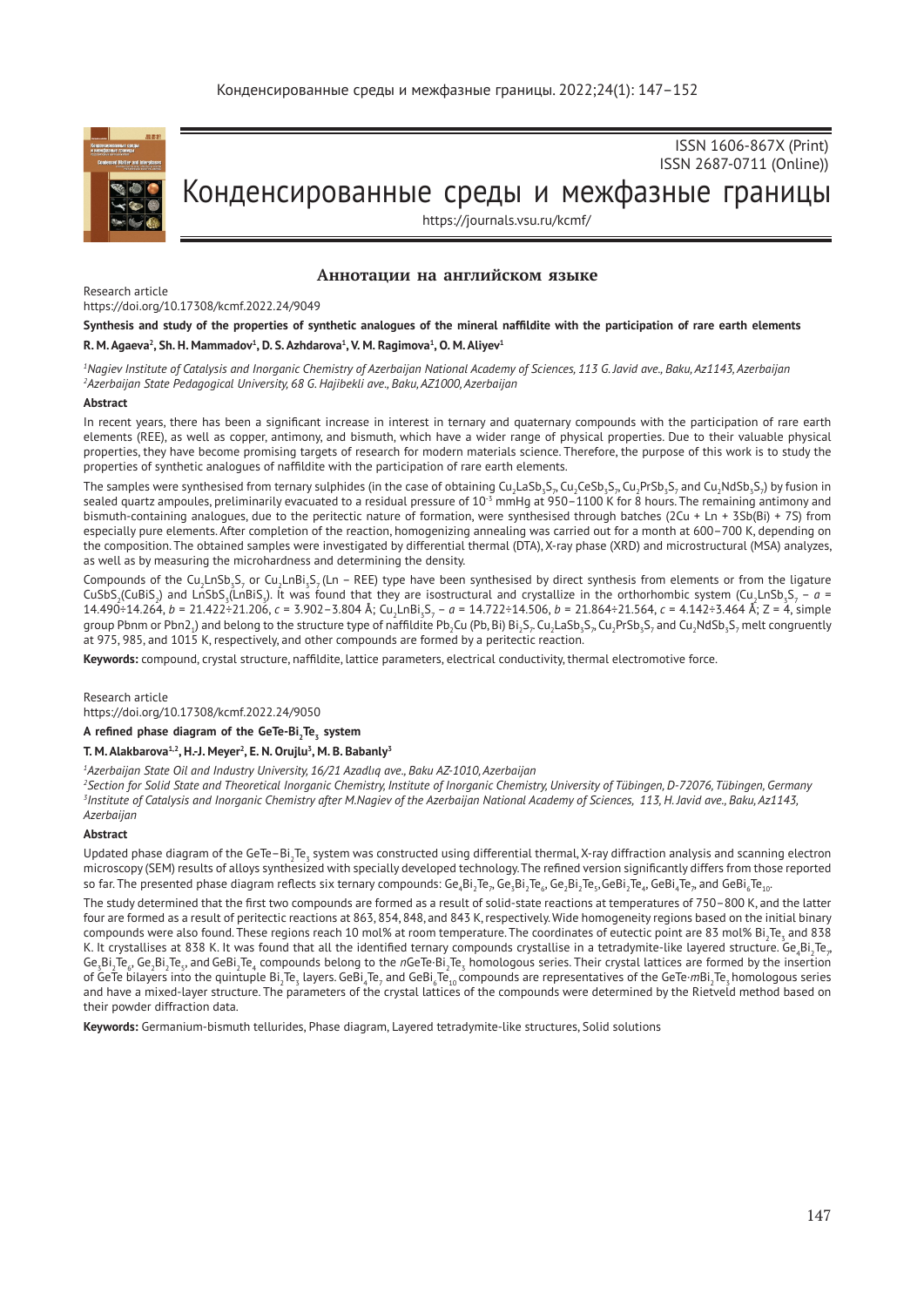Research article

https://doi.org/10.17308/kcmf.2022.24/9051

**Preparation and characterisation of cobalt and cobalt-zinc ferrites for magnetorheological materials Yu. S. Haiduk<sup>1</sup> , E. V. Korobko<sup>2</sup> , D. A. Kotsikau<sup>1</sup> , I. A. Svito1 , A. E. Usenka<sup>1</sup> , V. V. Pankov<sup>1</sup>**

*1 Belarusian State University, 4 Nezavisimosty pr., Minsk 220030, Belarus* 

*2 A. V. Luikov Heat and Mass Transfer Institute of NAS of Belarus, 15 P. Brovki ul., Minsk 220072, Belarus* 

#### **Abstract**

The aim of this study was to study the structure, morphology, magnetic, and magnetorheological properties of cobalt and cobalt-zinc ferrite powders to be used as a functional component of magnetorheological fluids.

Ferrites of cobalt CoFe<sub>2</sub>O<sub>4</sub> and cobalt-zinc Co<sub>0.65</sub>Zn<sub>0.35</sub>Fe<sub>2</sub>O<sub>4</sub> were obtained by combined hydrolysis of inorganic metal salt in aqueous solutions followed by thermal treatment of the precipitates. The ferrites were studied by means of X-ray phase analysis, scanning electron microscopy, IR spectroscopy, and magnetometry.

The synthesised ferrites are polydispersed powders with the size of primary particles of 300–400 nm and the size of the coherent scattering regions of 22–33 nm. They demonstrate a high shear stress in magnetorheological suspensions, which is 2.5 times higher than that of the nanosized particles. High-temperature annealing results in a significant increase in the specific magnetisation of the powders, as well as the shear stress in suspensions prepared on their basis. Doping cobalt ferrite with zinc leads to an increase in the specific magnetisation and rheological characteristics.

The studied materials have a high shear stress in suspensions (~ 2.5 kPa at 650 mT) and can be used as functional fillers for magnetorheological materials.

**Keywords:** Cobalt ferrite, Cobalt-zinc ferrite, Magnetorheological materials

Research article

https://doi.org/10.17308/kcmf.2022.24/9052

## **Formation of a solvate of manganese(III) acetylacetonate with chloroform**

#### **V. P. Zlomanov, R. S. Eshmakov, I. V. Prolubshchikov**

*Lomonosov Moscow State University, 1 Leninskie Gory, Moscow 119991, Russian Federation*

## **Abstract**

Metal acetylacetonates are coordination compounds consisting of the acetylacetonate anion (CH<sub>3</sub>COCHCOCH<sub>3</sub>, indicated as acac) and metal ions. Typically, both oxygen atoms of the anion bind with the metal and form a six-membered chelate ring. The simplest complexes have the formulas M(acac)<sub>3</sub> and M(acac)<sub>2</sub>. Many complexes are soluble in organic solvents, and such solutions are used for the synthesis of catalysts. The processes of formation of solvates of acetylacetonates of various metals have not been studied properly. It should be noted that the determination of the composition and properties of solvates is important for understanding the peculiarities of the extraction processes of metal acetylacetonates. Manganese(III) acetylacetonate Mn(acac)<sub>3</sub>, for example, is also widely used. The recrystallisation of the complex is most commonly conducted from solutions in chloroform, and in this case, the corresponding solvates may be formed, which can affect the structure and properties of Mn(acac)<sub>3</sub>. There are no data on the synthesis conditions and the composition of the solvates of manganese(III) acetylacetonate with chloroform. Therefore, the purpose of this work is to study the possibilities of its formation and to establish the composition of such solvates.

The formation of the solvate in solution was established using Fourier IR spectroscopy by the shift of the absorption band of the C-H chloroform bond. The composition of the Mn(acac) $_3\cdot$  2CHCl $_3$  solvate was determined using gravimetric analysis.

**Keywords**: Manganese, Acetylacetonate, Solvate, Gravimetric analysis, IR spectroscopy

Research article

https://doi.org/10.17308/kcmf.2022.24/9053

**The influence of the physicochemical nature of the components of the V<sup>2</sup> O5 /GaAs, MnO<sup>2</sup> /GaAs, V<sup>2</sup> O5 /InP, MnO2 /InP, TiO<sup>2</sup> /InP, and SnO2 /InP heterostructures and the oxidation conditions on the surface morphology of the synthesised films**

A. S. Kovaleva<sup>1</sup>, B. V. Sladkopevtsev<sup>1</sup>, A. A. Samsonov<sup>1</sup>, S. I. Alferova<sup>2</sup>, D. G. Kovalev<sup>1</sup>, S. A. Titov<sup>1</sup>, N. D. Pryakhin<sup>1</sup>, I. Ya. Mittova<sup>1</sup>

*1 Voronezh State University, 1 Universitetskaya pl., Voronezh, 394018, Russian Federation 2 Voronezh State Pedagogical University, 86 ul. Lenina, Voronezh, 394043, Russian Federation*

#### **Abstract**

The formation of oxide functional films on the surface of semiconductors is a serious technological challenge, which is even more complicated in the nanometre thickness range. It is necessary to form films with specified values of thickness, resistivity, and a certain surface morphology for practical applications. Such films are used in micro- and optoelectronics, environmental monitoring, and alternative energy devices. The goal of this work is to establish the features of the surface morphology of thin films formed as a result of the thermal oxidation of the MnO<sub>2</sub>/GaAs, V<sub>2</sub>O<sub>5</sub>/GaAs, V<sub>2</sub>O<sub>5</sub>/InP, MnO<sub>2</sub>/InP, TiO<sub>2</sub>/InP, and SnO<sub>2</sub>/InP heterostructures depending on the physicochemical nature of the components and the oxidation conditions.

The synthesis of thin films on the InP and GaAs surfaces was carried out by thermal oxidation under the influence of magnetron-deposited layers of chemostimulator-modifiers. The thickness of the formed films and their composition were determined by laser ellipsometry, X-ray phase analysis, and infra-red spectroscopy. The scanning tunnel and atomic force microscopy were used to determine the morphological characteristics of the films and their dependence on the type of semiconductor substrate, the nature of the chemostimulator-modifier, and the conditions of the thermal oxidation.

The application to the GaAs and InP surfaces of the most effective chemostimulator-modifiers (V<sub>2</sub>O<sub>s</sub> and MnO<sub>2</sub>) of thermal oxidation and higher temperatures of the oxidation process contributed to the formation of smoother and nanostructured films.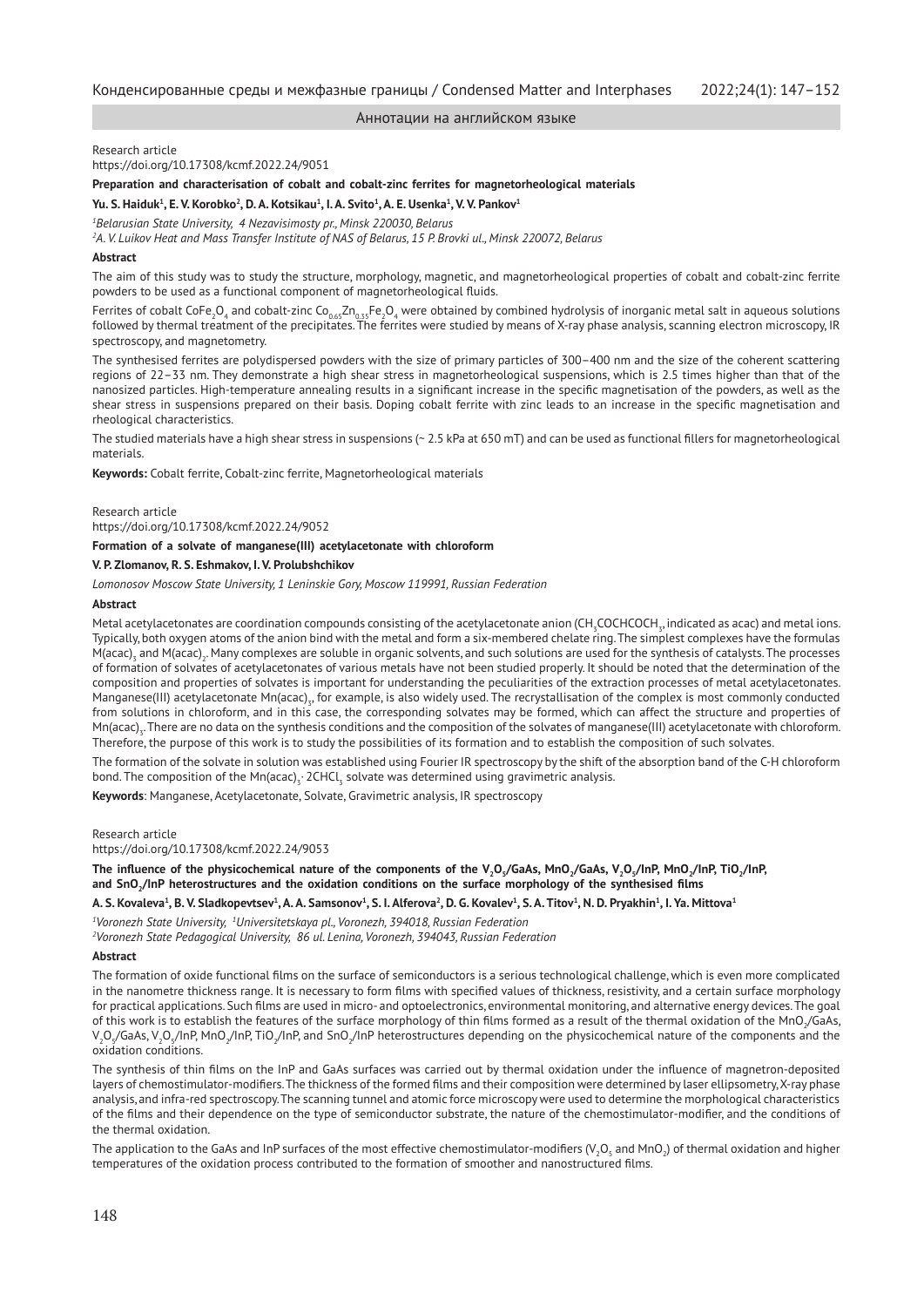**Keywords:** Gallium arsenide, Indium phosphide, Heterostructure, Thermal oxidation, Surface morphology, Grain size

*Acknowledgements:* The research results were partially obtained using the equipment of the Centre for Collective Use of Scientific Equipment of Voronezh State University. URL: http://ckp.vsu.ru

#### Research article

https://doi.org/10.17308/kcmf.2022.24/9054

**The interconnection of efficiency and the degree of aggregation of nanofiller in polymer nanocomposites**

#### **G. V. Kozlov, I. V. Dolbin**

*Kh. M. Berbekov Kabardino-Balkarian State University, 173 Chernyshevski ul., Nalchik 360004, Russian Federation*

#### **Abstract**

The rule of mixtures was the first theoretical model, used for a description of the elastic modulus of multicomponent systems, including those of polymer nanocomposites. However, the use of nominal magnitudes of the characteristics of system components in such an approach led to overestimated values of their elastic modulus. Therefore, various modified versions of the rule of mixtures are currently used for this purpose, which significantly complicate its application and do not indicate the physical factors leading to overestimated theoretical results.

In this study, a modified rule of mixtures was proposed, taking into account the decrease in the effective (actual) elastic modulus of the nanofiller in a polymer matrix of the nanocomposite compared to the nominal value determined only by the aggregation of the nanofiller. It is known that the aggregation process is the main negative factor reducing the final properties of nanomaterials, while other factors (for example, the interfacial adhesion level, nanofiller orientation, etc.) depend on the degree of aggregation. The physical sence of the aggregation process is a decrease in the relative proportion of nanofiller-polymer matrix interfacial regions, i.e., the effectiveness of a nanofiller as a reinforcing element of a nanocomposite is determined by its ability to generate high-modulus interfacial regions.

The rule of mixtures modified in this way correctly describes the dependence of the elastic modulus of the nanocomposite on the content of the nanofiller, regardless of the type of the latter (carbon nanotubes, graphene, etc.). Therefore, the nanofiller efficiency indicator can serve as a complex parameter that is characteristic of the nanocomposite quality.

**Keywords:** The rule of mixtures, Nanocomposite, Carbon nanotubes, Graphene, Aggregation, Elastic modulus, Interfacial regions

#### Research article

https://doi.org/10.17308/kcmf.2022.24/9055

#### Characteristics of the formation and composition of Al<sub>x</sub>Ga<sub>1-x</sub>N/AlN/por-Si/Si(111) heterostructures grown **using a porous silicon buffer layer**

#### A. S. Lenshin½, P. V. Seredin½, D. S.Zolotukhin½, A. N. Beltyukov¾, A. M. Mizerov﴾, I. A. Kasatkin½, A. O. Radam½, E. P. Domashevskaya½

*1 Voronezh State University, 1 Universitetskaya pl., Voronezh 394018, Russian Federation*

*2 Voronezh State University of Engineering Technologies, 19 pr. Revolyutsii, Voronezh 394036, Russian Federation*

*3 Udmurt Federal Research Centre of the Ural Branch of the Russian Academy of Sciences, 34 T. Baramzina ul., Izhevsk 426067, Russian Federation*

*4 Alferov Federal State Budgetary Institution of Higher Education and Science Saint Petersburg National Research Academic University of the Russian Academy of Sciences, Building 3, letter A, 8 Khlopin ul., Saint Petersburg 194021, Russian Federation*

*5 Saint Petersburg State University, 7/9 Universitetskaya naberezhnaya, Saint Petersburg 199034, Russian Federation*

#### **Abstract**

In this work, we studied the efficiency of introducing nanoporous silicon as a buffer layer in the growth of Al<sub>x</sub>Ga<sub>1–x</sub>N/AlN/Si(111) on a singlecrystal silicon by molecular beam growth technology. We also considered its influence on the morphological characteristics and atomic composition of the surface layers of heterostructures. As determined by X-ray diffraction, microscopic, and X-ray photoelectron methods, the heterostructure grown on Si(111) *n*-type monocrystalline silicon wafer with nanoporous por-Si buffer layer has a more homogeneous epitaxial layer, and the surface morphology of the layer is also more homogeneous.

**Keywords:** Porous silicon buffer layer, Heterostructures, Epitaxy

#### Research article

https://doi.org/10.17308/kcmf.2022.24/9056

**Corrosion inhibition of steel by selected homologues of the class 3-alkyl-5-amino-1H-1,2,4-triazoles in acidic media**

#### D. V. Lyapun, A. A. Kruzhilin<sup>1</sup>, D. S. Shevtsov, Yu. V. Aseeva, Kh. S. Shikhaliev

*1 Voronezh State University, 1 Universitetskaya pl., Voronezh 394018, Russian Federation*

#### **Abstract**

The use of hydrochloric acid in the treatment of the bottomhole formation zone leads to the significant corrosion of metals, as well as hydrogen and chloride stress cracking of pump compressor pipes. In order to solve this problem, corrosion inhibitors are added to a hydrochloric acid solution. This article presents the results of a study of the anticorrosive activity of a number of derivatives of the class of 3-alkyl-5-amino-1H-1,2,4-triazole under the conditions of hydrochloric acid corrosion of low-carbon steel.

During the study, selected 3-alkyl-5-amino-1H-1,2,4-triazoles were synthesized. Their structure was confirmed and proved using NMR spectroscopy and HPLC/MS spectrometry. Regularities of the anticorrosive action of the investigated compounds have been established using polarization electrochemical studies and gravimetric direct corrosion tests. Corrosion rates, inhibition coefficients and degrees of protection have been calculated for all inhibitors. The probable mechanism of the inhibitory action of the studied compounds has been substantiated using quantum chemical calculations based on the density functional theory using the Gaussian program.

It was shown that the structure of the alkyl substituents has the greatest effect on the inhibitory activity of the studied compounds. The mechanism was proposed for the adsorption of the inhibitor, which explained the increase in protective properties with an increase in the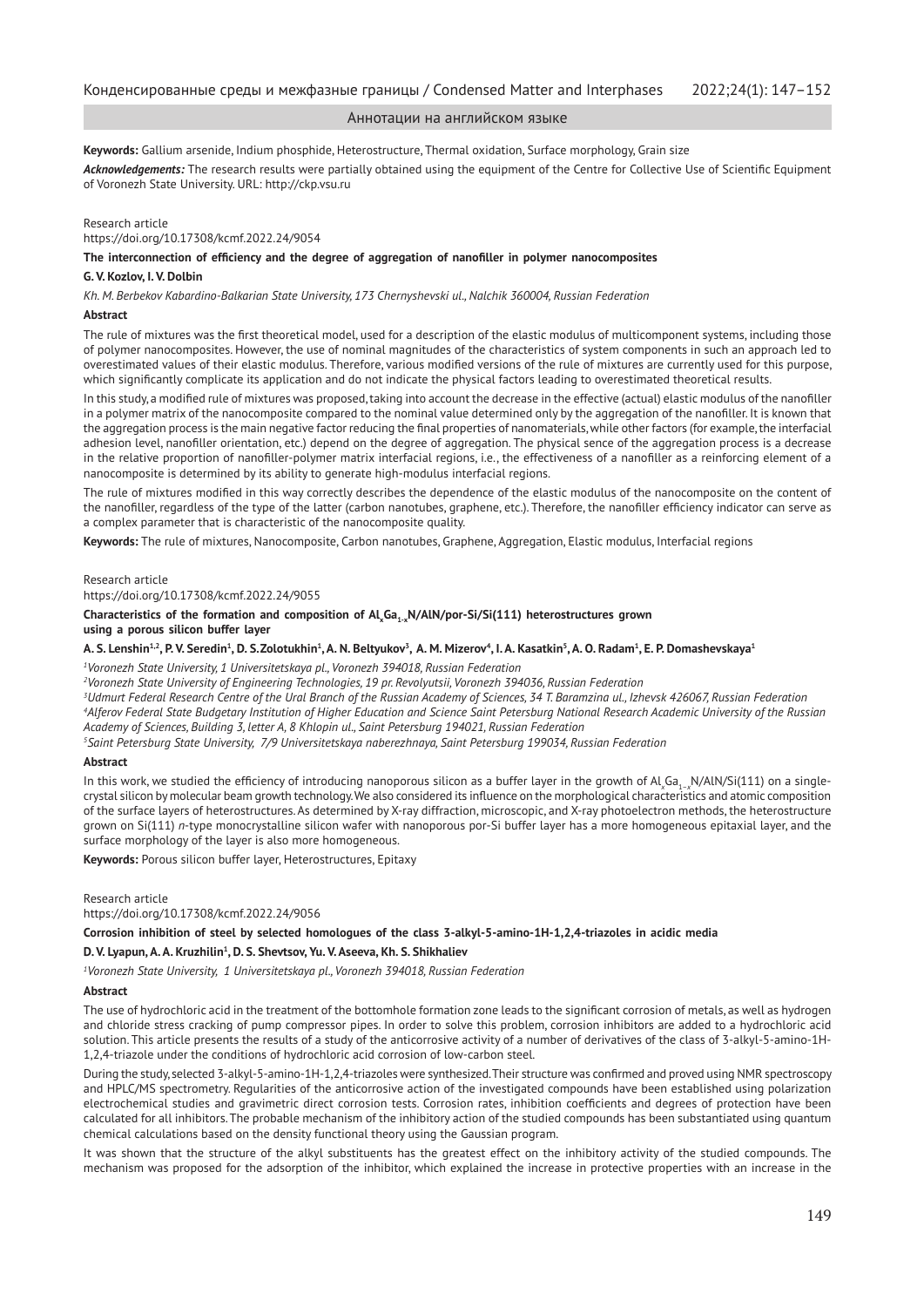length of the alkyl substituent. The high hydrophobicity of the aliphatic fragment, not involved in the chemisorption process, additionally prevents the acid solution from contacting the metal surface, while the heterocyclic moiety ensures the sorption of the inhibitor on the metal surface.

As a result, it was shown that derivatives of the homologous series of 3-alkyl-5-aminotriazole are suitable as inhibitors of acid corrosion of ST-3 steel. The minimum length of a hydrocarbon radical at which significant inhibitory activity was observed is 7 carbon atoms. Protection degrees of 65–85% were achieved when 3-heptyl-5-amino-1H-1,2,4-triazole additives at a concentration of at least 2 g/L were added to the hydrochloric acid solution.

**Keywords:** Metal corrosion, Steel, corrosion inhibitors, Heterocyclic compounds, Aminotriazoles, Physicochemical research methods, Drilling equipment

#### Research article

## https://doi.org/10.17308/kcmf.2022.24/3685

## **Specifics of the formation of regular opal structures from spherical silica particles in various colloidal solutions**

#### $\bf V$ . A. Maslov $^1$ , S. B. Kravtsov $^1$ , I. A. Novikov $^1$ , V. A. Usachev $^2$ , P. P. Fedorov $^1$ , V. B. Tsvetkov $^1$ , E. G. Yarotskaya $^4$

*1 Prokhorov General Physics Institute of the Russian Academy of Sciences, 38 Vavilova str., Moscow 119991, Russian Federation.*

*<sup>2</sup>Bauman Moscow State Technical University 5 2nd Baumanskaya ul., app. 1, Moscow 105005, Russian Federation*

#### **Abstract**

Photonic crystal opal matrices are bulk spatial periodic structures based on amorphous spherical silica particles whose size is compatible with the wavelengths of the visible light spectrum. These structures are very promising and can be used as matrices for new functional materials. The article studies the formation of a regular opal structure on dielectric substrates by means of the evaporation of droplets and layers of colloidal solutions based on water and ethanol with various concentrations of spherical  $\rm SiO_2$  particles with a diameter of about 250 nm synthesised using the Stöber method.

**Keywords:** Opal structures, Evaporation-induced self-assembly method, Tetraethoxysilane, Sedimentation, Lyophilic medium, Iridescence

#### Research article

https://doi.org/10.17308/kcmf.2022.24/9057

## **Effect of the morphology and composition of trimetallic PtCuAu/C catalysts on the activity and stability of the methanol oxidation reaction**

#### **V. S. Menshchikov, S. V. Belenov, A. Yu. Nikulin**

*Southern Federal University, 105/42 Bolshaya Sadovaya str., Rostov-on-Don 344006, Russian Federation* 

## **Abstract**

A study on the influence of the method for obtaining trimetallic PtCuAu/C catalysts on their activity in the oxidation of methanol has been carried out.

The structural characteristics of the obtained trimetallic catalysts have been studied by X-ray diffraction and transmission electron microscopy. The nanoparticles of the material obtained by the galvanic synthesis method had a size twice as large (~ 6 nm) than the nanoparticles of the material obtained by the co-deposition of metal precursors. According to the results from the accelerated stress testing of catalysts, it was found that the material obtained by the galvanic method of substitution of copper atoms with gold had a higher residual activity in the oxidation of methanol than the commercial Pt/C analogue.

This study shows the potential of obtaining and using multicomponent platinum-containing nanoparticles deposited on a carbon carrier as effective catalysts for use in methanol fuel cells.

**Keywords:** methanol fuel cells, catalysis, trimetallic catalysts, galvanic replacement

#### Research article

https://doi.org/10.17308/kcmf.2022.24/9058

#### **The kinetics of cathodic hydrogen evolution on titanium disilicide in a sulphuric acid solution**

#### **V. V. Tretyakova, V. V. Panteleeva, A. B. Shein**

*Perm State University, 15 Bukirev str., Perm 614990, Russian Federation*

## **Abstract**

The kinetics and mechanism of hydrogen evolution reaction on the TiSi<sub>2</sub> electrode in *x* M H<sub>2</sub>SO<sub>4</sub> + (0.5 – *x*) M Na<sub>2</sub>SO<sub>4</sub> (*x* = 0.5; 0.35; 0.20; 0.05) solutions were studied using the methods of polarisation and impedance measurements.

The cathodic polarisation curves of TiSi<sub>2</sub> were characterised by a Tafel section with a slope of 0.116–0.120 V at *E* ranging from –0.30 to –0.48 V (SHE). The value of hydrogen evolution overpotential at *i* = 1 A/cm<sup>2</sup> for TiSi<sub>2</sub> was 0.90–0.96 V. The kinetic parameters of the hydrogen evolution reaction on silicide were close to the theoretical values for the slow stage of charge transfer.

Based on the measurements of the differential capacitance of the TiSi<sub>2</sub> electrode (at  $f$  = 10 kHz), dependng on the cathodic polarisation and acidity of the electrolyte, it was concluded that a thin dielectric film of silicon dioxide (Si + 2H<sub>2</sub>O  $\to$  SiO<sub>2</sub> + 4H+ + 4e $\dot$ ) was present on the surface of the silicide. The film was not reduced with low cathodic polarisations.

The impedance spectra of the TiSi $_2$  electrode at the potentials of the Tafel region were capacitive semicircles with a misplaced centre. The impedance spectra were described by an equivalent electrical circuit, the Faraday impedance of which consisted of a series-connected charge transfer resistance  $R_{_1}$  and a parallel  $R_{_2}C_{_2}$  chain corresponding to the adsorption of atomic hydrogen on the electrode surface. The impedance of the double layer capacitance was modelled using the constant phase element CPE<sub>1</sub>. The  $\chi^2$  criterion for the circuit was (1.3-3.7)·10<sup>.4</sup> (when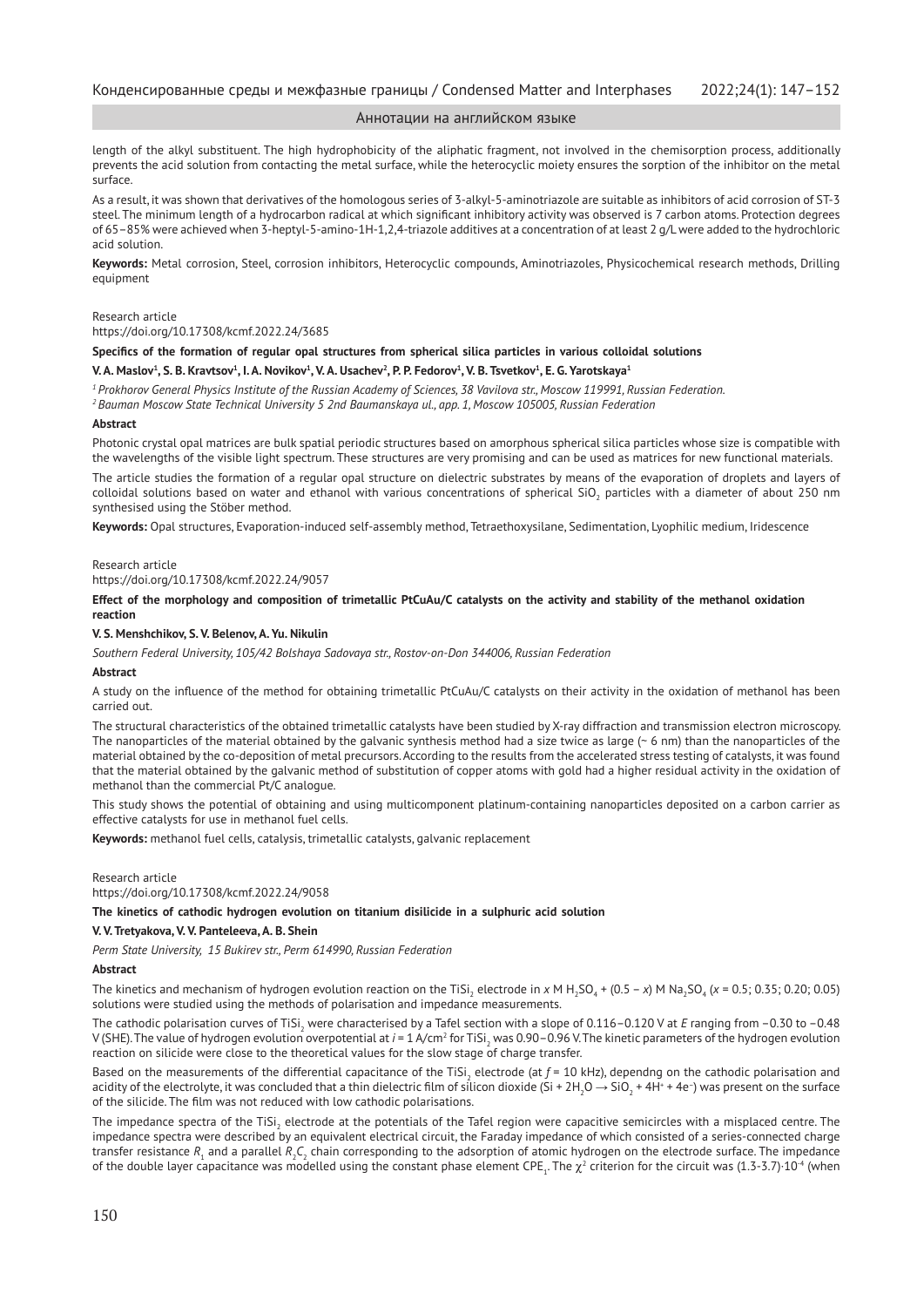using data modulus weighting), the sum of square deviations was  $(1.5-4.1)\cdot10^{-2}$ , and the error in the determination of the values of circuit parameters did not exceed 10 %.

The experimental values of the slopes of lg  $R_{\rm i}$ , $E$ -,  $\lg R_{\rm i}$ , $E$ -, and lg  $C_{\rm i}$ , $E$ -dependences were close to the theoretical values of the slopes for the discharge-electrochemical desorption mechanism, in which both stages were irreversible and the transfer coefficients of the stages were not equal, when the Langmuir isotherm for adsorbed atomic hydrogen was fulfilled. The reaction of absorption of hydrogen with the kinetic control proceeded at the same time as the hydrogen evolution reaction.

**Keywords:** titanium disilicide TiSi<sub>2</sub>, hydrogen evolution reaction, sulphuric acid solution, impedance

Research article

https://doi.org/10.17308/kcmf.2022.24/9059

**Effect of ethanol vapour sorption on the semiconductor-metal phase transition in powdered vanadium dioxide**

#### **E. A. Tutov<sup>1</sup> , E. V. Alekseeva<sup>1</sup> , A. M. Samoylov2 , O. Ya. Berezina<sup>3</sup> , P. P. Boriskov<sup>3</sup>**

*1 Voronezh State Technical University, 84 20-Letiya Oktyabrya ul., Voronezh 394006, Russian Federation*

*2 Voronezh State University, 1 Universitetskaya pl., Voronezh 394018, Russian Federation*

*3 Petrozavodsk State University, 33 Lenina pr., Petrozavodsk 185910, Russian Federation*

#### **Abstract**

We studied the effect of ethanol vapour on the parameters of the semiconductor-metal transition in a polycrystalline vanadium dioxide powder of the stable monoclinic phase  $\alpha$ -VO<sub>2</sub>. It was synthesised by reducing vanadium pentoxide with oxalic acid while heated in air. The DC electrical resistance of the samples was studied between room temperature and 100 °C in a tubular heater, in a microcompressor-generated air stream with saturated ethyl alcohol vapour. It was found that in the presence of ethanol vapour, the hysteresis loop shifted to higher temperatures by ten degrees and its cooling branch (corresponding to the transition of vanadium dioxide from the metallic phase to the semiconductor phase) became stepped.

**Keywords:** Vanadium dioxide, Semiconductor - metal phase transition, Ethanol vapour, Sorption

#### Research article

https://doi.org/10.17308/kcmf.2022.24/9060

## **Polycondensation in a spray of aqueous-alcoholic solution of lactic acid**

#### **V. B. Fedoseev<sup>1</sup> , E. N. Fedoseeva2**

*1 G. A. Razuvaev Institute of Organometallic Chemistry, Russian Academy of Sciences, 49 Tropinina str., Nizhny Novgorod 603950, Russian Federation 2 Lobachevsky State University of Nizhny Novgorod, 23 pr. Gagarina, Nizhny Novgorod 603950, Russian Federation*

#### **Abstract**

The removal of low molecular weight products of the reaction and heat withdrawal is one of the problems of bulk polycondensation. Polycondensation under spray conditions is an effective way to solve these problems.

Based on the example of the reversible reaction of lactic acid polycondensation, it was shown that size effects can significantly affect the conversion rate, the degree of polymerization, and the rate of processes. Chemical thermodynamics suggests that chemical equilibrium in a spray shifts towards the formation of polylactide. In addition, the recondensation of volatile components (water, lactic acid, solvent) stabilizes the concentration of reagents and the temperature in the spray drops throughout the entire process. Model experiments confirming the obtained regularities are presented. Microscopic observation of sessile drops of aqueous and aqueous-alcoholic lactic acid solutions demonstrated the formation of polylactide under normal conditions (without heating, catalyst, evacuation).

The described regularities are of a thermodynamic nature and are relevant for polymerization and polycondensation processes involving volatile monomers and solvents.

**Keywords:** Polycondensation, Spray, Polylactide, Microencapsulation, Phase transitions

Research article

https://doi.org/10.17308/kcmf.2022.24/9061

## Structural and magnetic properties of Ho-doped CuFe<sub>2</sub>O<sub>4</sub> nanoparticles prepared by a simple co-precipitation method

#### **Hoang Bao Khanh<sup>1</sup> , V. O. Mittova2 , Nguyen Anh Tien<sup>1</sup> , Pham Thi Hong Duyen<sup>3</sup>**

*1 Ho Chi Minh City University of Education, Ho Chi Minh City 700000, Vietnam*

*2 Voronezh State Medical University named after N. N. Burdenko, 10 ul. Studencheskaya, Voronezh 394036, Russian Federation 3 Thu Dau Mot University, Binh Duong Province 590000, Vietnam*

## **Abstract**

Nanocrystalline copper (II) ferrite with a spinel structure doped with holmium was synthesized by co-precipitation using an aqueous solution of NaOH as a precipitant and subsequent annealing at 800°C for 60 min. The doping limit was determined by X-ray phase analysis. The similarity of the real and nominal compositions of the doped samples was established by energy-dispersive X-ray spectroscopy using a scanning electron microscope. The obtained particles had an approximately spherical shape, and their size was 40–70 nm (X-ray phase analysis, transmission electron microscopy). The introduction of Ho<sup>3</sup>\* cations to *x* = 0.15 into a CuFe<sub>2</sub>O<sub>4</sub> spinel lattice led to a decrease in the average size of crystallites, an increase in the coercive force of nanopowders, and a decrease in excess magnetization and saturation magnetization. Synthesized CuFe, <sub>x</sub>Ho<sub>x</sub>O<sub>4</sub> (x = 0, 0.1 and 0.15) nanopowders were magnetically hard materials with high coercive force.

**Keywords**: CuFe<sub>2</sub>O<sub>4</sub>, Ho-doping, Co-precipitation method, Magnetic properties